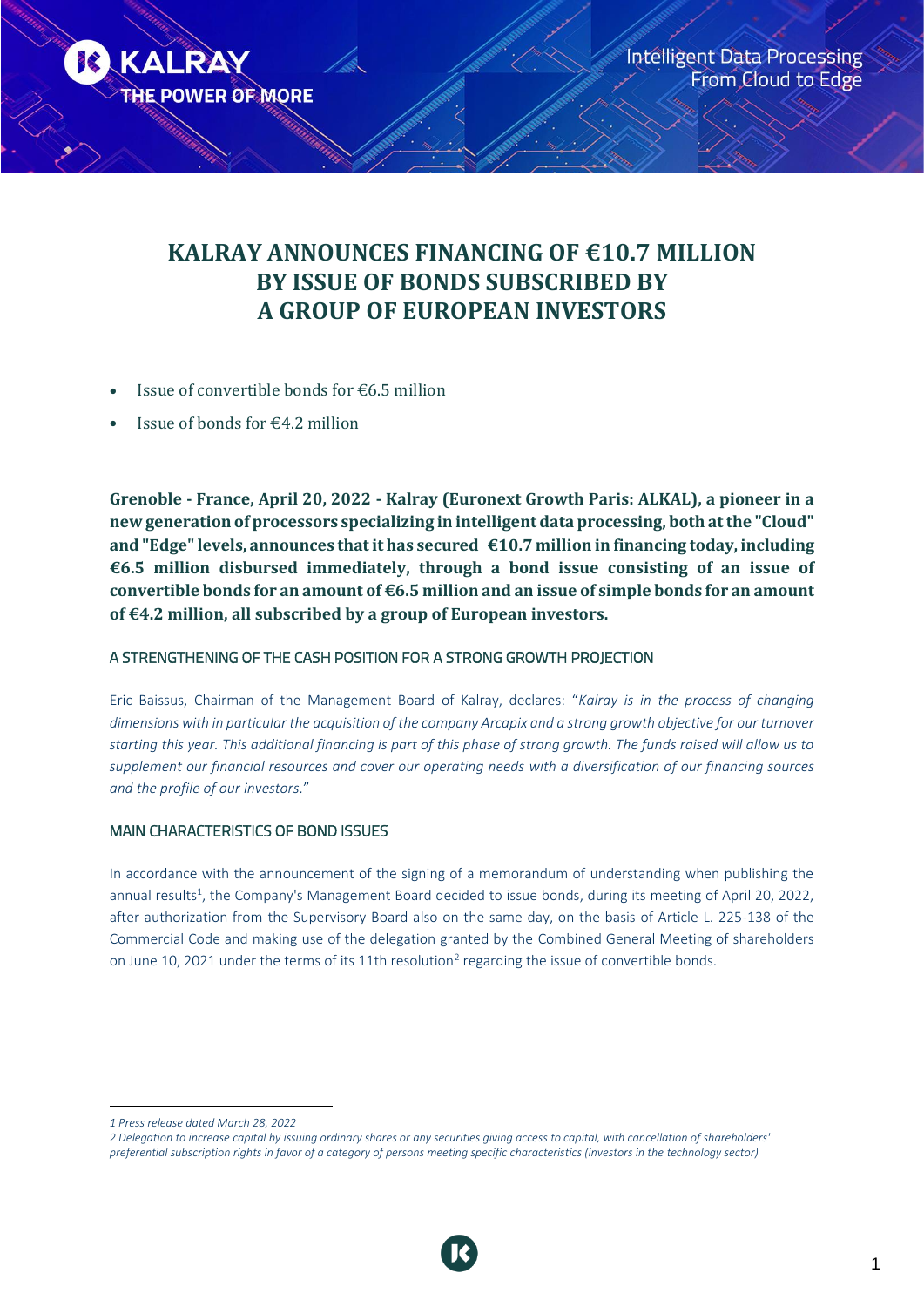

The convertible bonds were subscribed at 95% of their nominal value. They will not bear interest and will mature on April 20, 2025. They may be converted into ordinary shares at the request of their holders, at any time and at a conversion price which will depend on the share price at the time of conversion<sup>3</sup> in compliance with the price rule and the ceiling set by the general meeting. They may also be redeemed in cash at the request of their holder in the event of default.

In the event that the bonds have not been fully converted and/or redeemed at maturity, they will be fully redeemed by the Company at 100% of their nominal value.

As an indication, if all the convertible bonds were converted on the basis of the Kalray share price at the close of April 20, 2022<sup>4</sup>, a shareholder holding 1.00% of the capital of Kalray before the bonds issue, would see his stake go 0.96% of capital on a non-diluted basis and 0.87% of capital on a diluted basis (taking into account existing dilutive instruments)<sup>5</sup>.

The new shares resulting from the conversion of the convertible bonds will be subject to all statutory provisions, will be fully assimilated to the old ordinary shares and will enjoy the same rights.

The simple bonds have been subscribed at 100% of their nominal value.

In the event that the Company decides to issue new convertible bonds of the same nature as those issued today, the holders have undertaken to subscribe to these new bonds by offsetting against the claims they hold under the simple bonds. The bonds will not be the subject of any application for admission to trading on Euronext Growth.

This issue does not give rise to the establishment of a prospectus subject to the approval of the Autorité des marchés financiers.

The operation was advised and structured by Vester Finance, which also subscribed to the bonds issue

#### **RISKS FACTORS**

The risk factors affecting the Company are presented in Appendix 1 of the Management Board's report for the financial year ended December 31, 2021 as published by the Company on March 31, 2022 and available on the Company's website. [\(https://www.kalrayinc.com/fr/investors/documents\)](https://www.kalrayinc.com/fr/investors/documents).



*<sup>3</sup> At least equal to the lowest amount between 31.71 euros and 93% of the average of the three smallest VWAP of the Kalray share taken among the last 15 trading sessions preceding the notification of conversion 4 26.00 euro*

*<sup>5</sup> The dilutive impact presented takes into account securities giving access to the capital at the date of the present press release*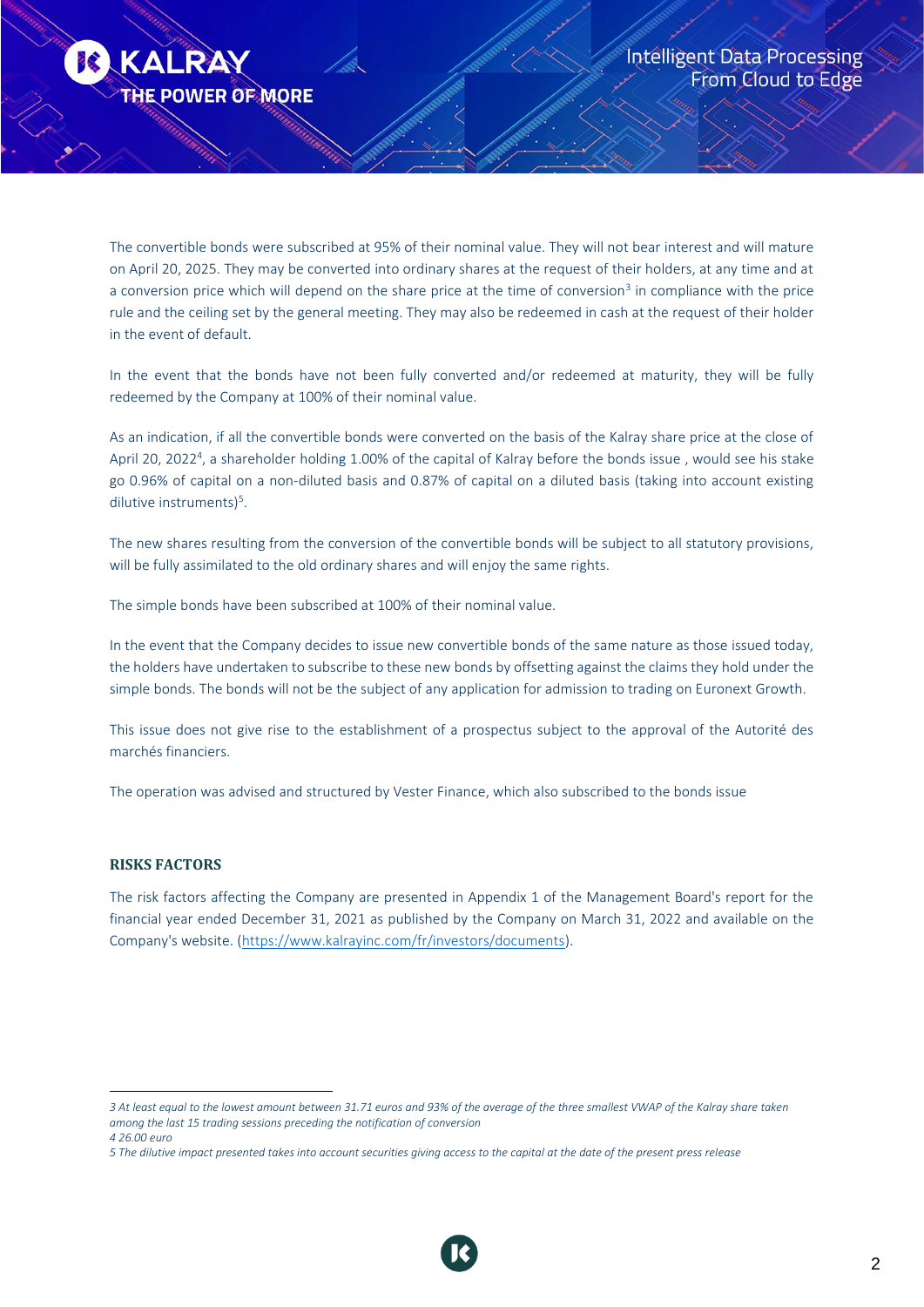

#### **Next meeting :**

July 12, 2022 (after market close): 2022 half-year revenue

#### ABOUT KALRAY

Kalray (Euronext Growth Paris - FR0010722819 - ALKAL) is a fabless semiconductor company, a leading provider of a new class of processors, specialized in Intelligent Data Processing from Cloud to Edge. Kalray's team have created and developed its leading-edge technology and products to help its clients maximize the market possibilities presented by a world dominated by massive, disparate and pervasive data.

Thanks to Kalray's patented manycore architecture, Kalray's MPPA® Intelligent Data Processors are natively capable of managing multiple workloads with no bottlenecks to enable smarter, more efficient and energy-wise dataintensive applications. Kalray's offering includes processors, acceleration cards with associated software environment and appliances, allowing its customers to design the best solutions in fast growing sectors such as modern data centers, 5G, AI and Edge Computing, autonomous vehicles and others.

Founded in 2008 as a spin-off of CEA French lab, with investors such as Alliance Venture (Renault-NissanMitsubishi), Safran, NXP Semiconductors, CEA and Bpifrance, Kalray is dedicated through technology, expertise and passion to offer more: More for a smart world, more for the planet, more for customers and developers. [www.kalrayinc.com](http://www.kalrayinc.com/)

### **INVESTOR CONTACTS**

Eric BAISSUS [contactinvestisseurs@kalrayinc.com](mailto:contactinvestisseurs@kalrayinc.com) Phone. +33 (0)4 76 18 90 71

ACTUS Finance & Communication Anne-Pauline PETUREAUX [kalray@actus.fr](mailto:kalray@actus.fr) Phone. + 33 (0)1 53 67 36 72

#### **PRESS CONTACTS**

Loic HAMON [communication@kalrayinc.com](mailto:communication@kalrayinc.com) Phone. +33 (0)4 76 18 90 71

ACTUS Finance & Communication Serena BONI [sboni@actus.fr](mailto:sboni@actus.fr) Phone. +33 (0)4 72 18 04 92